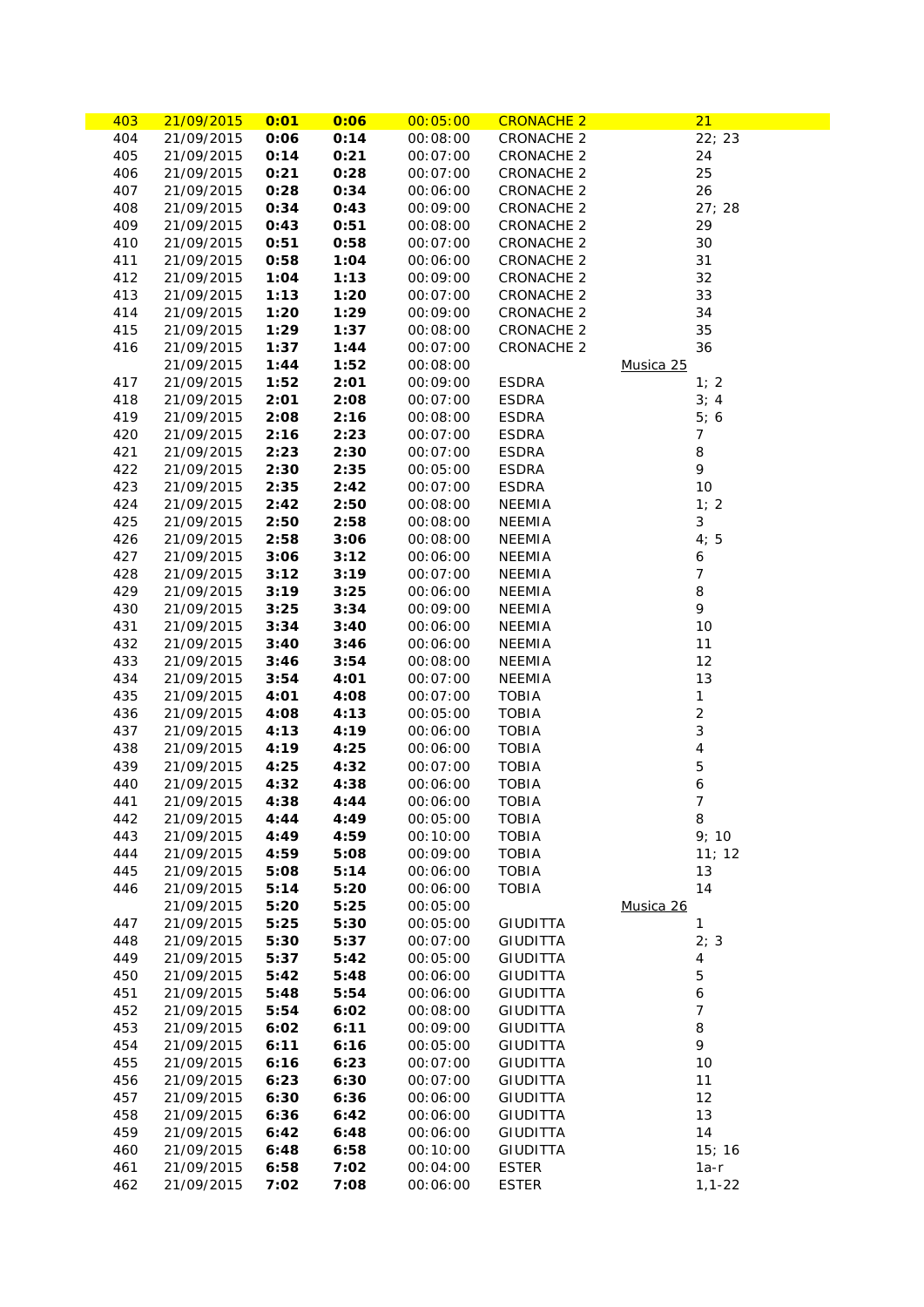| 463 | 21/09/2015 | 7:08  | 7:14           | 00:06:00 | <b>ESTER</b> | 2                              |            |
|-----|------------|-------|----------------|----------|--------------|--------------------------------|------------|
| 464 | 21/09/2015 | 7:14  | 7:20           | 00:06:00 | <b>ESTER</b> | 3                              |            |
| 465 | 21/09/2015 | 7:20  | 7:26           | 00:06:00 | <b>ESTER</b> | 4, 1-17i                       |            |
| 466 | 21/09/2015 | 7:26  | 7:30           | 00:04:00 | <b>ESTER</b> | 4, 17k-z                       |            |
|     | 21/09/2015 | 7:30  | 8:10           | 00:40:00 |              | S. Messa delle 07:30           |            |
| 467 | 21/09/2015 | 8:10  | 8:15           | 00:05:00 | <b>ESTER</b> | 5                              |            |
| 468 | 21/09/2015 | 8:15  | 8:20           | 00:05:00 | <b>ESTER</b> | 6; 7                           |            |
| 469 | 21/09/2015 | 8:20  | 8:24           | 00:04:00 | <b>ESTER</b> | $8, 1 - 12$                    |            |
| 470 | 21/09/2015 | 8:24  | 8:30           | 00:06:00 | <b>ESTER</b> |                                | 8, 12a-17  |
| 471 | 21/09/2015 | 8:30  | 8:37           | 00:07:00 | <b>ESTER</b> | 9                              |            |
| 472 | 21/09/2015 | 8:37  | 8:41           | 00:04:00 | <b>ESTER</b> | 10                             |            |
|     | 21/09/2015 | 8:41  | 8:49           | 00:08:00 |              | <u>Musica 27</u>               |            |
| 473 | 21/09/2015 | 8:49  | 8:55           | 00:06:00 | MACCABEI 1   | $1, 1 - 28$                    |            |
| 474 | 21/09/2015 | 8:55  | 9:01           | 00:06:00 | MACCABEI 1   | 1, 29-64                       |            |
| 475 | 21/09/2015 | 9:01  | 9:07           | 00:06:00 | MACCABEI 1   | $2,1 - 28$                     |            |
| 476 | 21/09/2015 | 9:07  | 9:12           | 00:05:00 | MACCABEI 1   | 2, 29-70                       |            |
| 477 | 21/09/2015 | 9:12  | 9:17           | 00:05:00 | MACCABEI 1   | $3, 1 - 26$                    |            |
| 478 | 21/09/2015 | 9:17  | 9:24           | 00:07:00 | MACCABEI 1   | 3, 27-60                       |            |
| 479 | 21/09/2015 | 9:24  | 9:29           | 00:05:00 | MACCABEI 1   | $4, 1 - 35$                    |            |
| 480 | 21/09/2015 | 9:29  | 9:33           | 00:04:00 | MACCABEI 1   | 4, 36-61                       |            |
| 481 | 21/09/2015 | 9:33  | 9:37           | 00:04:00 | MACCABEI 1   | $5, 1 - 20$                    |            |
| 482 | 21/09/2015 | 9:37  | 9:45           | 00:08:00 | MACCABEI 1   | 5, 21-68                       |            |
| 483 | 21/09/2015 | 9:45  | 9:50           | 00:05:00 | MACCABEI 1   | $6, 1 - 27$                    |            |
| 484 | 21/09/2015 | 9:50  | 9:57           | 00:07:00 | MACCABEI 1   | $6, 28-63$                     |            |
| 485 | 21/09/2015 | 9:57  | 10:01          | 00:04:00 | MACCABEI 1   | $7,1 - 24$                     |            |
| 486 | 21/09/2015 | 10:01 | 10:06          | 00:05:00 | MACCABEI 1   | 7, 25-50                       |            |
| 487 | 21/09/2015 | 10:06 | 10:13          | 00:07:00 | MACCABEI 1   | 8                              |            |
|     | 21/09/2015 | 10:13 |                | 00:05:00 |              |                                |            |
| 488 | 21/09/2015 | 10:18 | 10:18<br>10:22 | 00:04:00 | MACCABEI 1   | <u>Musica 28</u><br>$9,1 - 22$ |            |
|     |            |       |                |          |              |                                |            |
| 489 | 21/09/2015 | 10:22 | 10:30          | 00:08:00 | MACCABEI 1   | 9, 23-73                       |            |
| 490 | 21/09/2015 | 10:30 | 10:37          | 00:07:00 | MACCABEI 1   | $10, 1 - 45$                   |            |
| 491 | 21/09/2015 | 10:37 | 10:45          | 00:08:00 | MACCABEI 1   |                                | 10, 46-89  |
| 492 | 21/09/2015 | 10:45 | 10:50          | 00:05:00 | MACCABEI 1   | $11, 1 - 37$                   |            |
| 493 | 21/09/2015 | 10:50 | 10:56          | 00:06:00 | MACCABEI 1   |                                | 11, 38-74  |
| 494 | 21/09/2015 | 10:56 | 11:00          | 00:04:00 | MACCABEI 1   | $12, 1 - 23$                   |            |
|     | 21/09/2015 | 11:00 | 11:40          | 00:40:00 |              | S. Messa delle 11:00           |            |
| 495 | 21/09/2015 | 11:40 | 11:46          | 00:06:00 | MACCABEI 1   |                                | 12, 24-53  |
| 496 | 21/09/2015 | 11:46 | 11:51          | 00:05:00 | MACCABEI 1   | $13, 1 - 30$                   |            |
| 497 | 21/09/2015 | 11:51 | 11:56          | 00:05:00 | MACCABEI 1   |                                | 13, 31-53  |
| 498 | 21/09/2015 | 11:56 | 12:01          | 00:05:00 | MACCABEI 1   | $14, 1 - 24$                   |            |
| 499 | 21/09/2015 | 12:01 | 12:07          | 00:06:00 | MACCABEI 1   |                                | 14, 25-49  |
| 499 | 21/09/2015 | 12:07 | 12:14          | 00:07:00 | MACCABEI 1   | 15                             |            |
| 500 | 21/09/2015 | 12:14 | 12:19          | 00:05:00 | MACCABEI 1   | 16                             |            |
| 502 | 21/09/2015 | 12:19 | 12:27          | 00:08:00 | MACCABEI 2   | 1                              |            |
| 503 | 21/09/2015 | 12:27 | 12:34          | 00:07:00 | MACCABEI 2   | $\overline{c}$                 |            |
| 504 | 21/09/2015 | 12:34 | 12:41          | 00:07:00 | MACCABEI 2   | 3                              |            |
| 505 | 21/09/2015 | 12:41 | 12:47          | 00:06:00 | MACCABEI 2   | $4, 1 - 22$                    |            |
| 506 | 21/09/2015 | 12:47 | 12:53          | 00:06:00 | MACCABEI 2   | 4, 23-50                       |            |
| 507 | 21/09/2015 | 12:53 | 13:00          | 00:07:00 | MACCABEI 2   | 5                              |            |
|     | 21/09/2015 | 13:00 | 13:08          | 00:08:00 |              | <u>Musica 29</u>               |            |
| 508 | 21/09/2015 | 13:08 | 13:15          | 00:07:00 | MACCABEI 2   | 6                              |            |
| 509 | 21/09/2015 | 13:15 | 13:23          | 00:08:00 | MACCABEI 2   | $\overline{7}$                 |            |
| 510 | 21/09/2015 | 13:23 | 13:31          | 00:08:00 | MACCABEI 2   | 8                              |            |
| 511 | 21/09/2015 | 13:31 | 13:38          | 00:07:00 | MACCABEI 2   | 9                              |            |
| 512 | 21/09/2015 | 13:38 | 13:46          | 00:08:00 | MACCABEI 2   | $10$                           |            |
| 513 | 21/09/2015 | 13:46 | 13:53          | 00:07:00 | MACCABEI 2   | 11                             |            |
| 514 | 21/09/2015 | 13:53 | 13:59          | 00:06:00 | MACCABEI 2   | $12, 1 - 25$                   |            |
| 515 | 21/09/2015 | 13:59 | 14:04          | 00:05:00 | MACCABEI 2   |                                | 12, 26-45  |
| 516 | 21/09/2015 | 14:04 | 14:10          | 00:06:00 | MACCABEI 2   | 13                             |            |
| 517 | 21/09/2015 | 14:10 | 14:15          | 00:05:00 | MACCABEI 2   |                                | 14, 1-2025 |
| 518 | 21/09/2015 | 14:15 | 14:20          | 00:05:00 | MACCABEI 2   |                                | 14, 26-46  |
| 519 | 21/09/2015 | 14:20 | 14:26          | 00:06:00 | MACCABEI 2   | $15, 1 - 24$                   |            |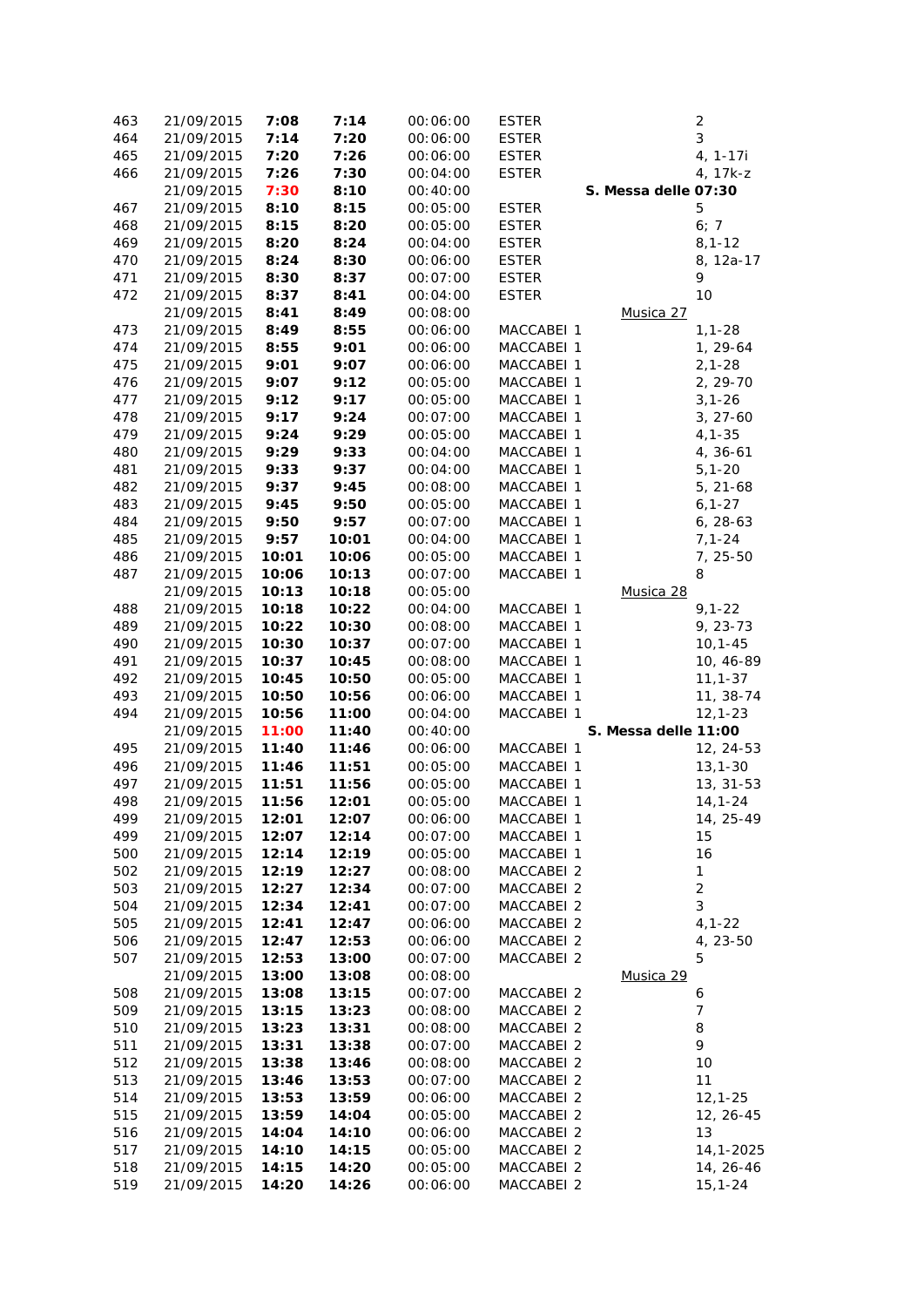| 520 | 21/09/2015 | 14:26 | 14:30 | 00:04:00 | MACCABEI 2    |                      | 15, 25-39      |
|-----|------------|-------|-------|----------|---------------|----------------------|----------------|
|     | 21/09/2015 | 14:30 | 14:38 | 00:08:00 |               | Musica 30            |                |
| 521 | 21/09/2015 | 14:38 | 14:45 | 00:07:00 | <b>GIOBBE</b> |                      | 1; 2           |
| 522 | 21/09/2015 | 14:45 | 14:52 | 00:07:00 | <b>GIOBBE</b> |                      | 3; 4; 5        |
| 523 | 21/09/2015 | 14:52 | 15:00 | 00:08:00 | GIOBBE        |                      | 6; 7; 8        |
| 524 | 21/09/2015 | 15:00 | 15:08 | 00:08:00 | <b>GIOBBE</b> |                      | 9; 10; 11      |
| 525 | 21/09/2015 | 15:08 | 15:16 | 00:08:00 | <b>GIOBBE</b> |                      | 12; 13; 14     |
| 526 | 21/09/2015 | 15:16 | 15:20 | 00:04:00 | <b>GIOBBE</b> |                      | 15             |
| 527 | 21/09/2015 | 15:20 | 15:24 | 00:04:00 | GIOBBE        |                      | 16; 17         |
| 528 | 21/09/2015 | 15:24 | 15:29 | 00:05:00 | <b>GIOBBE</b> |                      | 18; 19         |
| 529 | 21/09/2015 | 15:29 | 15:35 | 00:06:00 | <b>GIOBBE</b> |                      | 20; 21         |
| 530 | 21/09/2015 | 15:35 | 15:42 | 00:07:00 | GIOBBE        |                      | 22; 23; 24     |
| 531 | 21/09/2015 | 15:42 | 15:49 | 00:07:00 | <b>GIOBBE</b> |                      | 25; 26; 27; 28 |
| 532 | 21/09/2015 | 15:49 | 15:54 | 00:05:00 | <b>GIOBBE</b> |                      | 29; 30         |
| 533 | 21/09/2015 | 15:54 | 15:58 | 00:04:00 | <b>GIOBBE</b> |                      | 31             |
| 534 | 21/09/2015 | 15:58 | 16:04 | 00:06:00 | <b>GIOBBE</b> |                      | 32; 33         |
| 535 | 21/09/2015 | 16:04 | 16:10 | 00:06:00 | <b>GIOBBE</b> |                      | 34; 35         |
| 536 | 21/09/2015 | 16:10 | 16:16 | 00:06:00 | GIOBBE        |                      | 36; 37         |
|     |            |       |       |          |               |                      |                |
| 537 | 21/09/2015 | 16:16 | 16:23 | 00:07:00 | <b>GIOBBE</b> |                      | 38; 39         |
| 538 | 21/09/2015 | 16:23 | 16:29 | 00:06:00 | <b>GIOBBE</b> |                      | 40; 41         |
| 539 | 21/09/2015 | 16:29 | 16:33 | 00:04:00 | <b>GIOBBE</b> |                      | 42             |
|     | 21/09/2015 | 16:33 | 16:43 | 00:10:00 |               | Musica 31            |                |
| 540 | 21/09/2015 | 16:43 | 16:48 | 00:05:00 | <b>SALMI</b>  |                      | 1, 2, 3, 4     |
| 541 | 21/09/2015 | 16:48 | 16:54 | 00:06:00 | <b>SALMI</b>  |                      | 5,6,7,8        |
| 542 | 21/09/2015 | 16:54 | 17:00 | 00:06:00 | <b>SALMI</b>  |                      | 9,10,11        |
|     | 21/09/2015 | 17:00 | 17:40 | 00:40:00 |               | S. Messa delle 17:00 |                |
| 543 | 21/09/2015 | 17:40 | 17:46 | 00:06:00 | SALMI         |                      | 12, 13, 14, 15 |
| 544 | 21/09/2015 | 17:46 | 17:51 | 00:05:00 | SALMI         |                      | $16 - 17$      |
| 545 | 21/09/2015 | 17:51 | 17:58 | 00:07:00 | SALMI         |                      | 18             |
| 546 | 21/09/2015 | 17:58 | 18:05 | 00:07:00 | SALMI         |                      | 19-21          |
| 547 | 21/09/2015 | 18:05 | 18:12 | 00:07:00 | SALMI         |                      | $22 - 24$      |
| 548 | 21/09/2015 | 18:12 | 18:19 | 00:07:00 | <b>SALMI</b>  |                      | $25 - 27$      |
| 549 | 21/09/2015 | 18:19 | 18:25 | 00:06:00 | SALMI         |                      | 28-30          |
| 550 | 21/09/2015 | 18:25 | 18:33 | 00:08:00 | <b>SALMI</b>  |                      | $31 - 33$      |
|     | 21/09/2015 | 18:33 | 18:43 | 00:10:00 |               | <u>Musica 32</u>     |                |
| 551 | 21/09/2015 | 18:43 | 18:50 | 00:07:00 | <b>SALMI</b>  |                      | $34 - 35$      |
| 552 | 21/09/2015 | 18:50 | 18:57 | 00:07:00 | SALMI         |                      | $36 - 37$      |
| 553 | 21/09/2015 | 18:57 | 19:05 | 00:08:00 | <b>SALMI</b>  |                      | $38 - 40$      |
| 554 | 21/09/2015 | 19:05 | 19:10 | 00:05:00 | <b>SALMI</b>  |                      | $41 - 43$      |
| 555 | 21/09/2015 | 19:10 | 19:16 | 00:06:00 | <b>SALMI</b>  |                      | 44-45          |
| 556 | 21/09/2015 | 19:16 | 19:25 | 00:09:00 | <b>SALMI</b>  |                      | 46-49          |
| 557 | 21/09/2015 | 19:25 | 19:32 | 00:07:00 | SALMI         |                      | 50-52          |
| 558 | 21/09/2015 | 19:32 | 19:40 | 00:08:00 | SALMI         |                      | 53-56          |
| 559 | 21/09/2015 | 19:40 | 19:46 | 00:06:00 | SALMI         |                      | 57-59          |
| 560 | 21/09/2015 | 19:46 | 19:53 | 00:07:00 | SALMI         |                      | 60-64          |
| 561 | 21/09/2015 | 19:53 | 19:59 | 00:06:00 | SALMI         |                      | 65-67          |
| 562 | 21/09/2015 | 19:59 | 20:04 | 00:05:00 | SALMI         |                      | 68             |
| 563 | 21/09/2015 | 20:04 | 20:10 | 00:06:00 | SALMI         |                      | 69             |
| 564 | 21/09/2015 | 20:10 | 20:16 | 00:06:00 | SALMI         |                      | $70 - 71$      |
|     | 21/09/2015 | 20:16 | 20:24 | 00:08:00 |               | musica 33            |                |
| 565 | 21/09/2015 | 20:24 | 20:31 | 00:07:00 | SALMI         |                      | $72 - 73$      |
| 566 | 21/09/2015 | 20:31 | 20:38 | 00:07:00 | SALMI         |                      | 74-76          |
| 567 | 21/09/2015 | 20:38 | 20:43 | 00:05:00 | SALMI         |                      | 77             |
| 568 | 21/09/2015 | 20:43 | 20:50 | 00:07:00 | SALMI         |                      | 78             |
| 569 | 21/09/2015 | 20:50 | 20:58 | 00:08:00 | SALMI         |                      | 79-81          |
| 570 | 21/09/2015 | 20:58 | 21:04 | 00:06:00 | <b>SALMI</b>  |                      | 82-84          |
| 571 | 21/09/2015 | 21:04 | 21:10 | 00:06:00 | SALMI         |                      | 85-86          |
| 572 | 21/09/2015 | 21:10 | 21:15 | 00:05:00 | <b>SALMI</b>  |                      | 87-88          |
| 573 | 21/09/2015 | 21:15 | 21:21 | 00:06:00 | SALMI         |                      | 89             |
| 574 | 21/09/2015 | 21:21 | 21:28 | 00:07:00 | SALMI         |                      | 90-92          |
| 575 | 21/09/2015 | 21:28 | 21:34 | 00:06:00 | SALMI         |                      | 93-95          |
|     |            |       |       |          |               |                      |                |